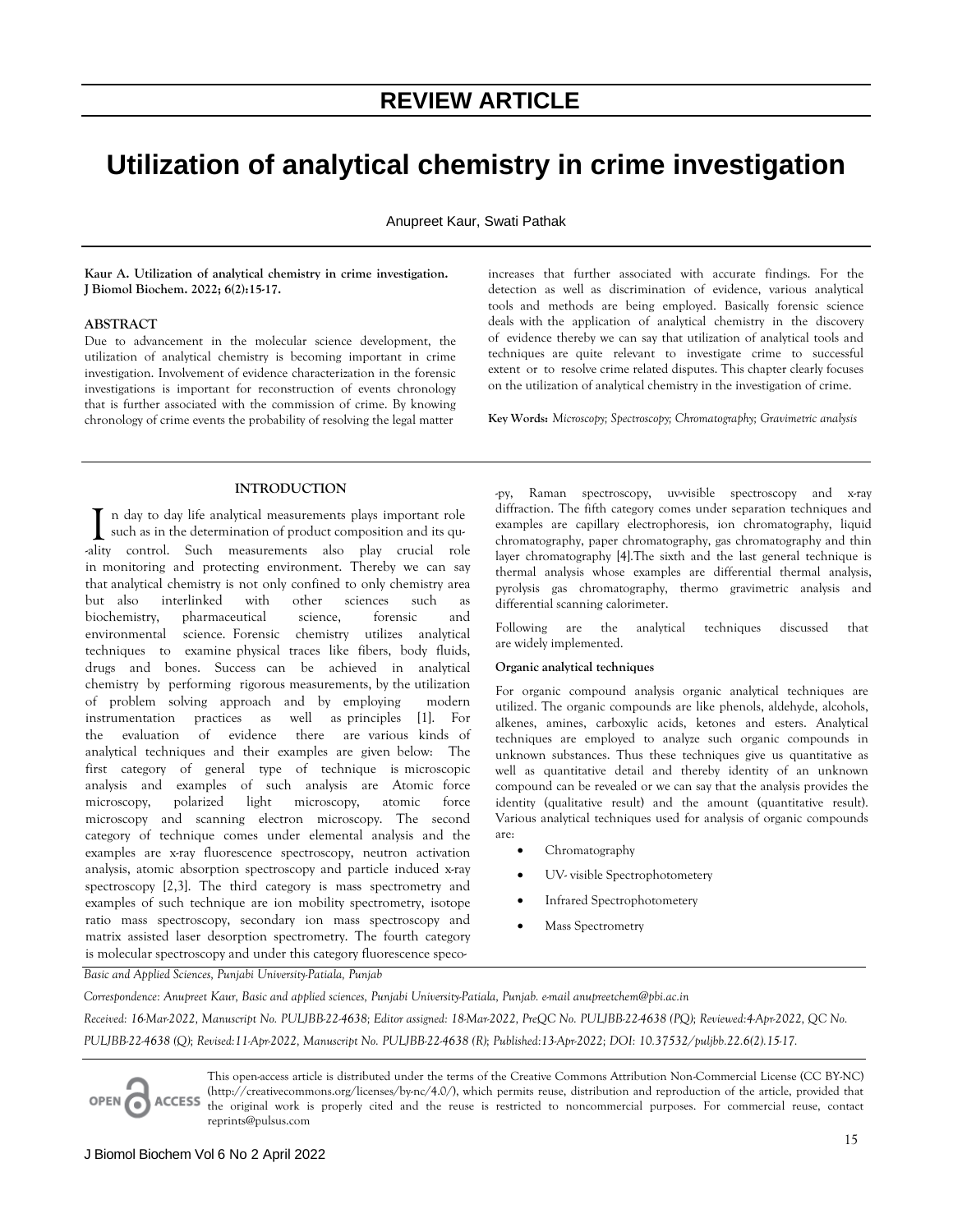- Gas Chromatography-Mass Spectroscopy
- Chromatography
- UV- visible Spectrophotometery
- Infrared Spectrophotometery

The inorganic analytical techniques are employed for the analysis of inorganic elements such as C, B, Na, Mg, Al, Si, P, K, Ca, Ti, Cr, Mn, Fe, Ni, Cu, Zn, Sr, S, Ag, Sn, Ba, Pb, V, Mo etc. in the unknown substances. The analysis provides the identity (qualitative result) and the amount (quantitative result). The various inorganic substances that can be utilized to detect the crime scene are mentioned below:

# **Paint**

Paint is made up of three main components, the carrier, the binder and vehicle. Trace elements analyzed in paint: Lead, Cadmium, Chromium, Manganese, Nickel, Aluminum, Copper Mercury, Cobalt, Zinc, Selenium. In investigations one should start to detect the paint composition during crime.

# **Glass**

Glass can be used as evidence in crimes ranging from burglaries, RTA accidents, murder, assault, 'ram-raids, criminal damage and thefts of motor vehicles Trace elements analyzed in glass are: SiO2, B2O3, Fe<sub>2</sub>O<sub>3</sub>, ZrO2, Al2O3, Na<sub>2</sub>O, K2O, Na<sub>2</sub>CO3.

# **Footwear and footprint**

The print left behind at crime scene can give vital evidence in forensic analysis. These are analyzed by Raman Spectroscopy, Light Microscopy, IR Spectroscopy, Mass Spectroscopy, UV-Visible Spectroscopy, FTIR Spectroscopy, Gas Chromatography, GC-MS, and Stereo Microscopy Chemical Reagents like ninhydrin reagent, diazafluorenone.

Most analytical techniques can be classified as either quantitative or qualitative. A quantitative analysis will result in a measurable amount a quantity. Qualitative analysis, on the other hand, will result in a description or identification of the components of a mixture. Qualitative tests are based on the physical and chemical properties of the sample. Chromatography separates substances within a mixture based on their physical properties Different substances will adhere, or stick, to solid surfaces or dissolve in a solvent differently. In paper chromatography, a small amount of a liquid mixture is placed near the bottom of a piece of paper. The RF value is a qualitative comparison between the length of time the substance is in the mobile phase and in the stationary phase. In paper chromatography, the RF value is the ratio of the distance the substance traveled to the distance the solvent traveled. Highperformance liquid chromatography (HPLC) is also known as highpressure liquid chromatography which is an instrumental system based on chromatography that is widely used in forensic science. HPLC is used in drug analysis, toxicology, explosives analysis, ink analysis, fibers, and plastics to name a few forensic applications. Like all chromatography, HPLC is based on selective partitioning of the molecules of interest between two different phases. Here, the mobile phase is a solvent or solvent mix that flows under high pressure over beads coated with the solid stationary phase. While traveling through the column, molecules in the sample partition selectively between the mobile phase and the stationary phase. Those that interact more with the stationary phase will lag behind those molecules that partition preferentially with the mobile phase. As a result, the sample introduced at the front of the column will emerge in separate bands (called peaks), with the bands emerging first being the components that interacted least with the stationary phase and as a result moved quicker through the column.

The components that emerge last will be the ones that interacted most with the stationary phase and thus moved the slowest through the column. A detector is placed at the end of the column to identify the components that elute. Occasionally, the eluting solvent is collected at specific times correlating to specific components. This provides a pure or nearly pure sample of the component of interest. This technique is sometimes referred to as preparative chromatography. Gas chromatography (GC) is an instrumental technique used forensically in drug analysis, arson, toxicology, and the analyses of other organic compounds. GC exploits the fundamental properties common to all types of chromatography, separation based on selective partitioning of compounds between different phases of materials. Here, one phase is an inert gas helium (He), hydrogen (H2), or nitrogen (N2) that is referred to as the mobile phase (or carrier gas), and the other is a waxy material (called the stationary phase) that is coated on a solid support material found within the chromatographic column. In older GC systems, the stationary phase was coated on tiny beads and packed into glass columns with diameters about the same as a pencil and lengths of 6 to 12 feet, wound into a coil. The heated gas flowed over the beads, allowing contact between sample molecules in the gaseous mobile phase and the stationary phase. Called "packed column chromatographs," these instruments were widely used for drug, toxicology, and arson analysis. Around the mid-1980s, column chromatography began to give way to capillary column GC, in which the liquid phase is coated onto the inner walls of a thin capillary tube (about the diameter of a thin spaghetti noodle) that can be anywhere from 15 to 100 meters long, also wound into a coil. Capillary column chromatography represented a significant advance in the field and greatly improved the ability of columns to separate the multiple components found in complex drug and arson samples. Spectroscopy also measures the amount of light absorbed, which can be used to determine the concentrations. There are several forms of spectroscopy. Mass spectroscopy is often combined with gas chromatography to identify atoms and molecules by their masses. A sample is loaded into the mass spectrometer and vaporized and ionized, forming charged particles called ions. The ions are then sent through a magnetic or electric field. The path of the ion depends on the ratio of its mass to its charge. The results are recorded on a photographic plate. Every chemical has a unique mass spectrum, making mass spectroscopy useful as a confirmatory test. Atomic absorption spectroscopy (AAS) measures the amount of light of a specific wavelength absorbed by atoms of a particular substance. This technique is especially useful in determining heavy-metal contaminants in air, water, and soil samples. It is also useful when analyzing paint chips. This technique can help forensic scientists determine whether soil or paint at the crime scene can be linked to another location. Ultraviolet (UV) spectroscopy measures wavelengths of light and can be used to determine the concentration of different elements in a solution. The graph produced by UV spectroscopy is compared to that of known substances as part of a quantitative analysis of the data. UV spectroscopy can be used to detect drugs in blood or urine, analyze components of dyes and food additives, and monitor air and water quality.

# **CONCLUSION**

Hence conclusion can be made by knowing that all the techniques mentioned in this chapter have met standard requirements for crime investigation. This is the importance of the analytical chemistry in crime scene investigations, more guilty people get caught and more innocent people are freed. It is definitely one of the most considered advancement in relation with criminal justice. Its reliability also depends on advancement of techniques which in turn depends on knowledge enhancement.